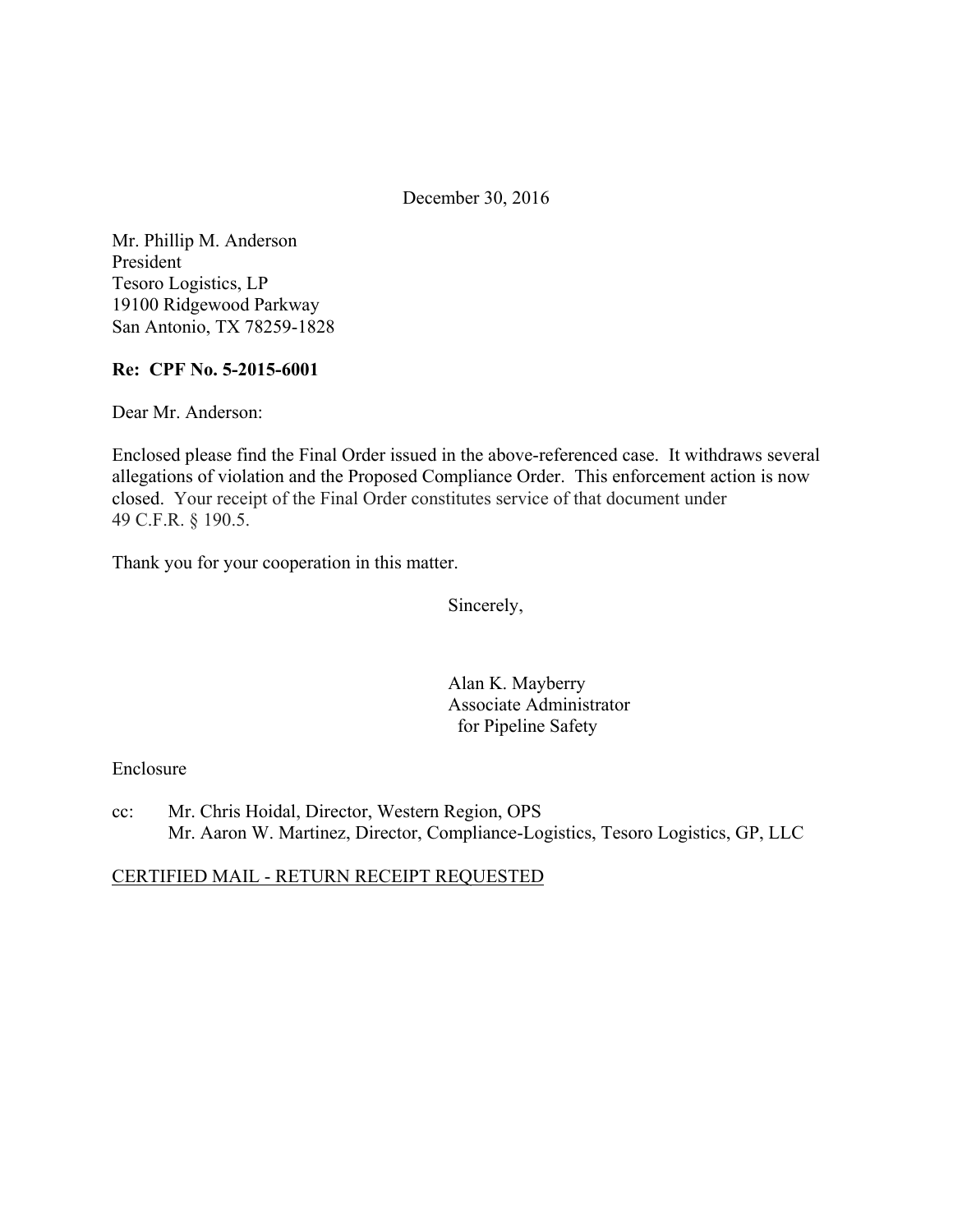### **U.S. DEPARTMENT OF TRANSPORTATION PIPELINE AND HAZARDOUS MATERIALS SAFETY ADMINISTRATION OFFICE OF PIPELINE SAFETY WASHINGTON, D.C. 20590**

| In the Matter of                                                         |  |
|--------------------------------------------------------------------------|--|
| <b>Tesoro Logistics LP,</b><br>a subsidiary of Tesoro Logistics GP, LLC) |  |
| Respondent.                                                              |  |

 $\mathcal{L}=\{1,2,3,4,5\}$ 

**) CPF No. 5-2015-6001** 

#### **FINAL ORDER**

From June 30 to July 10, 2014, pursuant to 49 U.S.C. § 60117, a representative of the Pipeline and Hazardous Materials Safety Administration (PHMSA), Office of Pipeline Safety (OPS), conducted an on-site pipeline safety inspection of the facilities and records of Tesoro Logistics, LP's (Tesoro or Respondent) Tesoro Alaska Pipeline (TAPL) and Middle Ground Shoals Pipeline (MGS) facilities in Anchorage and Nikiski, Alaska. TAPL is a 10.75 inch pipeline that transports jet fuel, gasoline, and diesel fuel approximately 71 miles from Tesoro's Nikiski Refinery to the Port of Anchorage. TAPL also owns and operates MGS, a 12 inch crude oil pipeline, which currently operates at 2300 barrels per day and runs 3.8 miles in length.  $\frac{1}{1}$  Tesoro Logistics, LP is a Delaware limited partnership formed in December 2010 by Tesoro Corporation and its wholly-owned subsidiary, Tesoro Logistics GP, LLC.

As a result of the inspection, the Director, Western Region, OPS (Director), issued to Respondent, by letter dated June 23, 2015, a Notice of Probable Violation and Proposed Compliance Order (Notice), which also included warning items pursuant to 49 C.F.R. § 190.205. In accordance with 49 C.F.R. § 190.207, the Notice proposed finding that Tesoro had violated 49 C.F.R. §§ 195.426(a) and 195.573(c) and proposed ordering Respondent to take certain measures to correct the alleged violations. The warning items required no further action, but warned the operator to correct the probable violation or face possible enforcement action.

Respondent responded to the Notice by letter dated July 14, 2015 (Response), as well as providing supplemental responses on April 15, 2016, and April 26, 2016. Tesoro contested the allegations, presented information seeking the withdrawal of Items 1 through 4, and requested a hearing. Based on Tesoro's Response, as well as its April 15, 2016, and April 26, 2016, supplemental responses, OPS recommended that Items 1 through 4 of the Notice, as well as the Proposed Compliance Order, be withdrawn.

<u>.</u>

<sup>&</sup>lt;sup>1</sup> Pipeline Safety Violation Report (Violation Report), (June 23, 2015) (on file with PHMSA), at 1.